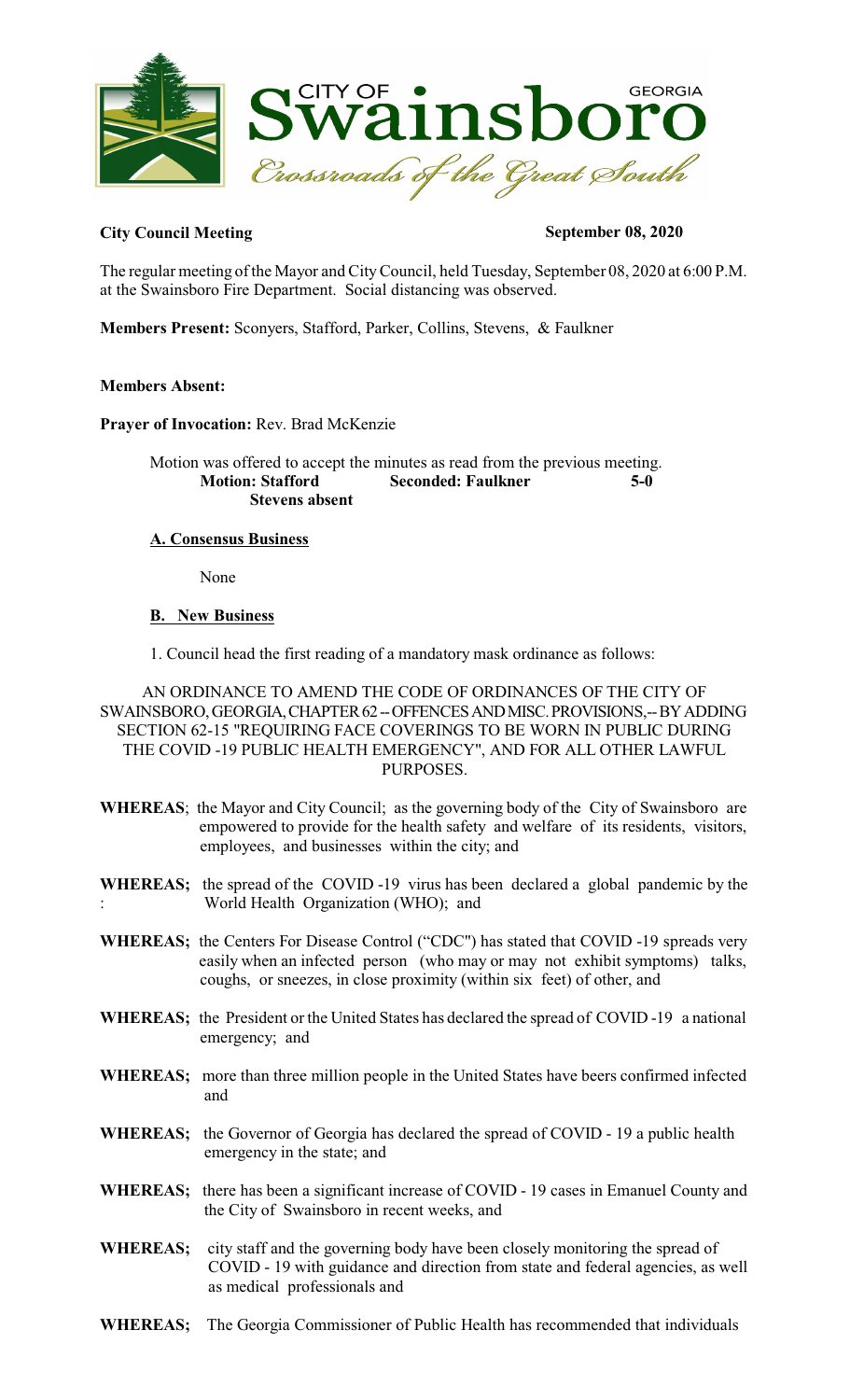wear facial covering over the nose and mouth to mitigate the spread of COVID - 19 when in public places where social distancing is not possible, and

- **WHEREAS;** O. C. G. A. 38-3-28(a) grants political subdivisions the power to supplement the Governor's Executive Order: and
- WHEREAS; This ordinance is intended to be as a supplement to the Governor's Executive Order 06.29.20.02 which describes health and safety procedures related to the COVID - 19 public health
- **NOW THEREFORE** the Mayor and City Council of the City of Swainsboro Georgia hereby ordains and declares that a local state of emergency continues to exist within the territorial limits of the city and shall continue until the requirements of this declaration are abated.
- **NOW, THEREFORE, BE IT HEREBY ORDAINED** that mask or facial coverings of the nose and mouth shall be required in public places within the City of Swainsboro to slow the spread of COVID - 19 as follows:

# **A. EXCEPTIONS INCLUDE**

- 1. The requirement cannot be applied to people who are eating or drinking,
- 2. The requirement cannot be applied to people who have difficulty putting on or taking off a face covering without assistance
- 3. The requirement cannot be applied to people who have a religious objection
- 4. The requirement cannot be applied to people who have a medical reason for not wearing a face covering.

# **B. ENFORCEMENT**

- 1. Enforcement can only be against individuals. People who operate business and the business themselves cannot be held liable for failures of their customers to comply.
- 2. The Requirement cannot be enforced at any Polling Place. 3. The Requirement cannot be enforced against individuals on residential property.
- 4. The requirement cannot be enforced against people on private property when the owner or occupant of the private property does not consent to enforcement. Such businesses, etc. can be required to post a reasonable public notice stating whether they consent to enforcement or do not consent to enforcement on its property.
	- 5. A warning must be issued by the governing body who impose a face covering requirement about the health risks of not wearing a face covering prior to issuing a citation and shall make good faith efforts to distribute free mask to those who cannot afford a mask. If an individual is found in violation and cannot afford a mask, the local government must provide them a mask at the local government's expense.

### **C. PENALTIES**

- 1. The maximum penalty cannot be larger than \$50.00 per offense.
- 2. Penalties (criminal or otherwise) cannot be imposed on any private business, establishment, corporation, non-profit corporation, or organization.

 Mayor and the City Council of the City of Swainsboro have the authority to control the terms of entry onto property owned or leased by the local government regardless of whether the Threshold Requirements is met or not.

2. Council will consider the adoption of a resolution to renew the loan for the community hanger at the airport. The balance on the loan is \$633,922.00 this a joint loan between the city and the county. Motion was made to renew the loan.

## **Motion: Stevens Seconded: Stafford 6-0**

3. Council considered the setting of the 2021 milage rate and water rates. Adm. Lawson stated the 2021 budget had been advertised and approved by council at a previous meeting. He stated because this year the city had a negative digest the rollback rate would change from 19.353 to 19.405. This would not continue a tax increase because the city would not be collecting any more money than the previous year. He also stated the water budget did not require an increase in water rates. Motion was then made to accept the milage rates presented including no water rate increase. **Motion: Stevens Seconded: Stafford 6-0**